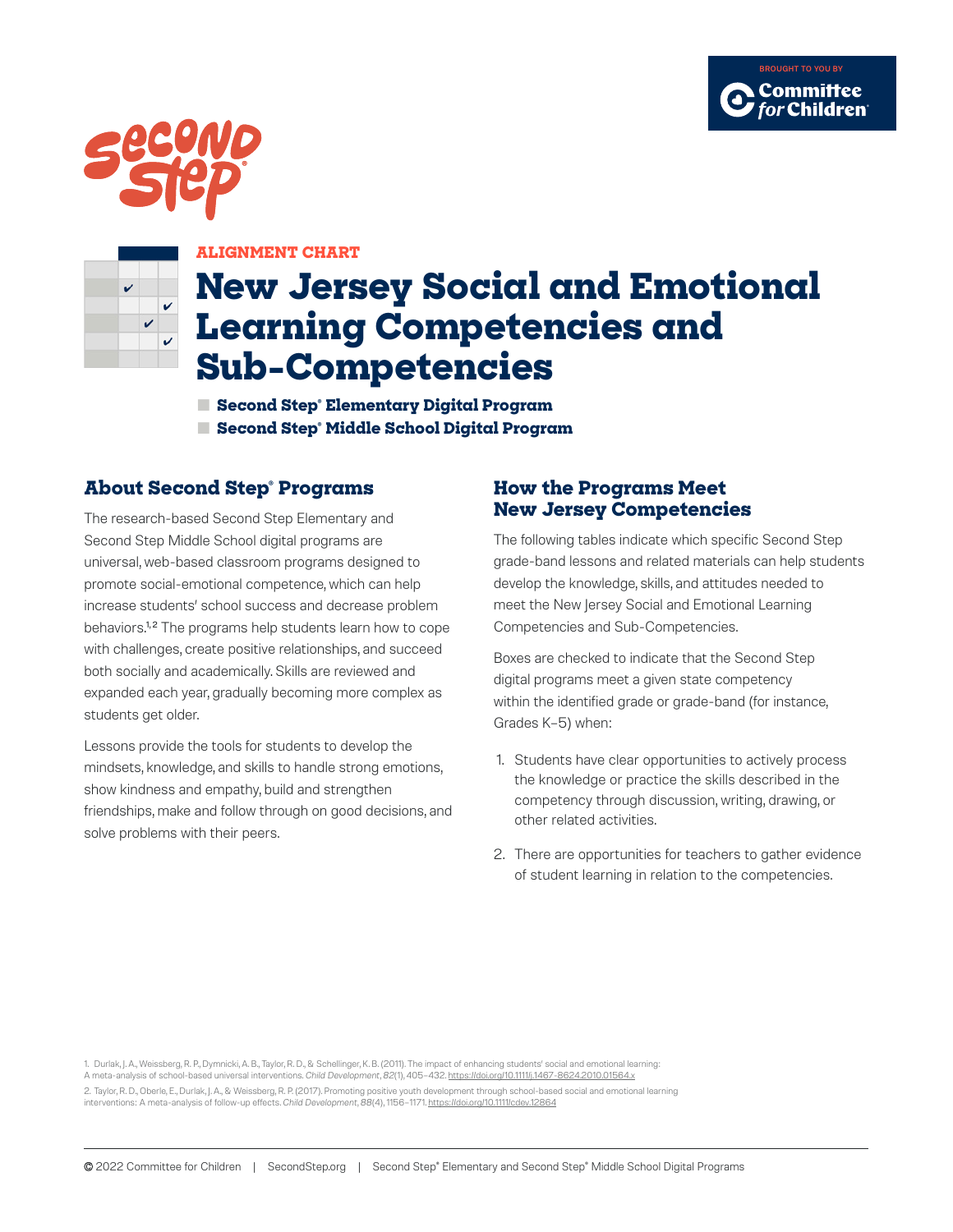|                                                                                                                      |              |                                                      |              |                            |                                             |                                                             |                                                              |                               |                                              |                 |                                   | <b>Key Skills and Concepts</b>    |                            |                                 |                                                       |                            |                         |                                                                 |                                |                            |                                          |                            |                            |                            |               |
|----------------------------------------------------------------------------------------------------------------------|--------------|------------------------------------------------------|--------------|----------------------------|---------------------------------------------|-------------------------------------------------------------|--------------------------------------------------------------|-------------------------------|----------------------------------------------|-----------------|-----------------------------------|-----------------------------------|----------------------------|---------------------------------|-------------------------------------------------------|----------------------------|-------------------------|-----------------------------------------------------------------|--------------------------------|----------------------------|------------------------------------------|----------------------------|----------------------------|----------------------------|---------------|
|                                                                                                                      |              | <b>Brain Builders</b><br>(Executive-Function Skills) |              |                            |                                             |                                                             |                                                              |                               | Unit 1: Growth Mindset & Goal-Setting        |                 |                                   | <b>Unit 2: Emotion Management</b> |                            |                                 |                                                       | Unit 3: Empathy & Kindness |                         |                                                                 |                                |                            | Unit 4: Problem-Solving                  |                            |                            |                            |               |
|                                                                                                                      |              |                                                      |              |                            | ctions                                      | gui<br>ōo                                                   | with                                                         | and change<br>grow            |                                              |                 |                                   | in others                         |                            | strategie<br>$\sigma$           | other<br>$\overline{\sigma}$                          |                            |                         | and<br>make friends                                             | before<br>calm                 |                            | ಕೆ                                       |                            |                            | solutions                  |               |
| <b>Kindergarten-Grade 3</b>                                                                                          |              |                                                      |              |                            | distra                                      |                                                             |                                                              |                               | with                                         |                 |                                   | motion                            |                            | $\gtrsim$                       | ct kindly<br>$\bar{\sigma}$                           |                            |                         |                                                                 | feel<br>$\overline{c}$         | solve problems             | ᡕᠣ<br>make                               |                            | a problem<br>$\mathsf{c}$  |                            |               |
| <b>New Jersey Social and Emotional</b><br><b>Learning Competencies and</b><br><b>Sub-Competencies</b>                |              |                                                      | control      | Cognitive flexibility      | $\bar{\mathsf{p}}$<br><b>D</b><br>attention | hallenge:<br>learning<br>$rac{1}{\sigma}$<br>효 들<br>are par | Recognize unhelpful thoughts and replace<br>helpful thoughts | Understand that the brain can | Recognize that skills<br>practice and effort | a practice plan | ဖ<br>one <sup>'</sup><br>and name | Recognize and identify            | emotions<br>buo<br>str     | ${\bf \Omega}$<br>otion         | and<br>$\overline{\text{}}\text{S}$<br>cognize kindne | Take others' perspectives  | other<br>for<br>empathy | help<br>hips<br>SS<br>kindne<br>.⊇<br>relati<br>$\hfill\square$ | otions<br>e strong<br>problem: | strategies to              | $\overline{\sigma}$<br>cider<br>ō<br>ize | m without blame<br>probler | solutions                  | e outcom                   | solution      |
| <b>Second Step® Elementary Digital Program</b>                                                                       | Attention    | king                                                 | nhibitory    |                            | $\omega$                                    | vere<br>istakes                                             |                                                              |                               | 효                                            | Make            | dentify                           |                                   | cognize                    | Manage strong e<br>to feel calm |                                                       |                            | dop                     | Recognize I<br>strengthen                                       | Manage:<br>solving p           | Apply                      | ingo                                     | State the                  | $\rm ^{+}$<br>Think        | Explore po:                | Pick the best |
| <b>Competencies</b>                                                                                                  |              |                                                      |              |                            |                                             |                                                             |                                                              |                               |                                              |                 |                                   |                                   |                            |                                 |                                                       |                            |                         |                                                                 |                                |                            |                                          |                            |                            |                            |               |
| 1.1 Recognize one's feelings and thoughts.                                                                           |              |                                                      |              |                            |                                             |                                                             |                                                              |                               |                                              |                 | $\checkmark$                      |                                   | $\sqrt{ }$                 | $\checkmark$                    |                                                       |                            |                         |                                                                 |                                |                            |                                          |                            |                            |                            |               |
| 1.2 Recognize the impact of one's feelings and thoughts on one's<br>own behavior.                                    |              |                                                      |              |                            | $\mathbf v$                                 |                                                             | $\checkmark$                                                 |                               | $\checkmark$                                 |                 |                                   |                                   | $\boldsymbol{\mathcal{U}}$ | $\boldsymbol{\nu}$              |                                                       |                            | $\mathbf v$             | V                                                               | $\checkmark$                   |                            | $\checkmark$                             | $\boldsymbol{\nu}$         |                            |                            |               |
| 1.3 Recognize one's personal traits, strengths, and limitations.                                                     |              |                                                      |              |                            |                                             | $\checkmark$                                                | $\checkmark$                                                 |                               | $\checkmark$                                 | $\checkmark$    |                                   |                                   |                            |                                 |                                                       |                            |                         |                                                                 |                                |                            |                                          |                            |                            |                            |               |
| 1.4 Recognize the importance of self-confidence in handling daily tasks<br>and challenges.                           |              |                                                      |              |                            |                                             |                                                             |                                                              |                               |                                              |                 |                                   |                                   |                            |                                 |                                                       |                            |                         |                                                                 |                                |                            |                                          |                            |                            |                            |               |
| 2.1 Understand and practice strategies for managing one's own emotions,<br>thoughts, and behaviors.                  | $\mathbf{v}$ |                                                      | $\checkmark$ |                            | $\mathbf{v}$                                | $\checkmark$                                                | $\checkmark$                                                 |                               |                                              |                 |                                   |                                   |                            | $\checkmark$                    |                                                       |                            |                         |                                                                 | $\checkmark$                   |                            | $\sqrt{2}$                               | $\mathbf{v}$               |                            |                            |               |
| 2.2 Recognize the skills needed to establish and achieve personal and<br>educational goals.                          |              |                                                      |              |                            | $\checkmark$                                | $\checkmark$                                                | $\checkmark$                                                 | $\mathbf v$                   | $\checkmark$                                 | $\checkmark$    |                                   |                                   |                            |                                 |                                                       |                            |                         |                                                                 |                                |                            |                                          |                            |                            |                            |               |
| 2.3 Identify and apply ways to persevere or overcome barriers through<br>alternative methods to achieve one's goals. |              |                                                      | $\checkmark$ |                            |                                             | $\checkmark$                                                | $\checkmark$                                                 |                               | $\checkmark$                                 | V               |                                   |                                   |                            |                                 |                                                       |                            |                         |                                                                 |                                |                            |                                          |                            |                            |                            |               |
| 3.1 Recognize and identify the thoughts, feelings, and perspectives of others.                                       |              |                                                      |              |                            |                                             |                                                             |                                                              |                               |                                              |                 |                                   | $\checkmark$                      | $\boldsymbol{\mathcal{U}}$ |                                 | $\checkmark$                                          | $\checkmark$               | $\checkmark$            | $\checkmark$                                                    | $\mathbf v$                    | $\mathbf v$                | $\mathbf v$                              | $\checkmark$               | $\checkmark$               | $\checkmark$               | $\checkmark$  |
| 3.2 Demonstrate an awareness of the differences among individuals, groups,<br>and others' cultural backgrounds.      |              |                                                      |              |                            |                                             |                                                             |                                                              |                               |                                              |                 |                                   | V                                 |                            |                                 |                                                       | V                          |                         |                                                                 |                                |                            |                                          |                            | $\boldsymbol{\mathcal{U}}$ | $\boldsymbol{\nu}$         | $\checkmark$  |
| 3.3 Demonstrate an understanding of the need for mutual respect when<br>viewpoints differ.                           |              |                                                      |              |                            |                                             |                                                             |                                                              |                               |                                              |                 |                                   |                                   |                            |                                 |                                                       | V                          |                         |                                                                 |                                | $\boldsymbol{\mathcal{U}}$ |                                          |                            |                            |                            |               |
| 3.4 Demonstrate an awareness of the expectations for social interactions in a<br>variety of settings.                |              |                                                      |              |                            |                                             |                                                             |                                                              |                               |                                              |                 |                                   |                                   |                            |                                 | $\checkmark$                                          | $\checkmark$               | $\checkmark$            | $\checkmark$                                                    | $\checkmark$                   | $\checkmark$               | $\checkmark$                             |                            | $\checkmark$               |                            |               |
| 4.1 Develop, implement, and model effective problem-solving and critical-<br>thinking skills.                        | V            | $\checkmark$                                         |              | $\boldsymbol{\mathcal{U}}$ |                                             |                                                             |                                                              |                               |                                              |                 |                                   |                                   |                            |                                 |                                                       |                            |                         |                                                                 |                                | $\boldsymbol{\mathcal{U}}$ | $\boldsymbol{\mathcal{U}}$               | $\checkmark$               | $\checkmark$               | V                          |               |
| 4.2 Identify the consequences associated with one's actions in order to make<br>constructive choices.                |              |                                                      |              |                            |                                             |                                                             |                                                              |                               |                                              |                 |                                   |                                   |                            |                                 |                                                       |                            |                         | V                                                               |                                | V                          | $\checkmark$                             |                            |                            |                            |               |
| 4.3 Evaluate personal, ethical, safety, and civic impact of decisions.                                               |              |                                                      |              |                            |                                             |                                                             |                                                              |                               |                                              |                 |                                   |                                   |                            |                                 |                                                       |                            |                         |                                                                 |                                |                            |                                          |                            |                            |                            |               |
| 5.1 Establish and maintain healthy relationships.                                                                    |              |                                                      |              |                            |                                             |                                                             |                                                              |                               |                                              |                 |                                   |                                   |                            |                                 |                                                       |                            |                         | V                                                               | $\checkmark$                   | $\boldsymbol{\mathcal{U}}$ |                                          |                            | $\mathbf{v}$               |                            |               |
| 5.2 Use positive communication and social skills to interact effectively<br>with others.                             |              |                                                      |              |                            |                                             |                                                             |                                                              |                               |                                              |                 |                                   |                                   |                            |                                 |                                                       | V                          | V                       | $\checkmark$                                                    |                                | $\checkmark$               |                                          |                            | V                          |                            |               |
| 5.3 Identify ways to resist inappropriate social pressure.                                                           |              |                                                      |              |                            |                                             |                                                             |                                                              |                               |                                              |                 |                                   |                                   |                            |                                 |                                                       |                            |                         |                                                                 |                                |                            |                                          |                            |                            |                            |               |
| 5.4 Demonstrate the ability to prevent and resolve interpersonal conflicts in<br>constructive ways.                  |              |                                                      |              |                            |                                             |                                                             |                                                              |                               |                                              |                 |                                   |                                   |                            |                                 |                                                       |                            |                         |                                                                 |                                |                            | $\checkmark$                             | $\boldsymbol{\mathcal{U}}$ | $\checkmark$               | $\boldsymbol{\mathcal{U}}$ |               |
| 5.5 Identify who, when, where, or how to seek help for oneself or others<br>when needed.                             |              |                                                      |              |                            |                                             | $\checkmark$                                                |                                                              |                               | $\checkmark$                                 | $\checkmark$    |                                   |                                   |                            | $\checkmark$                    |                                                       |                            |                         |                                                                 | V                              | V                          |                                          |                            |                            |                            |               |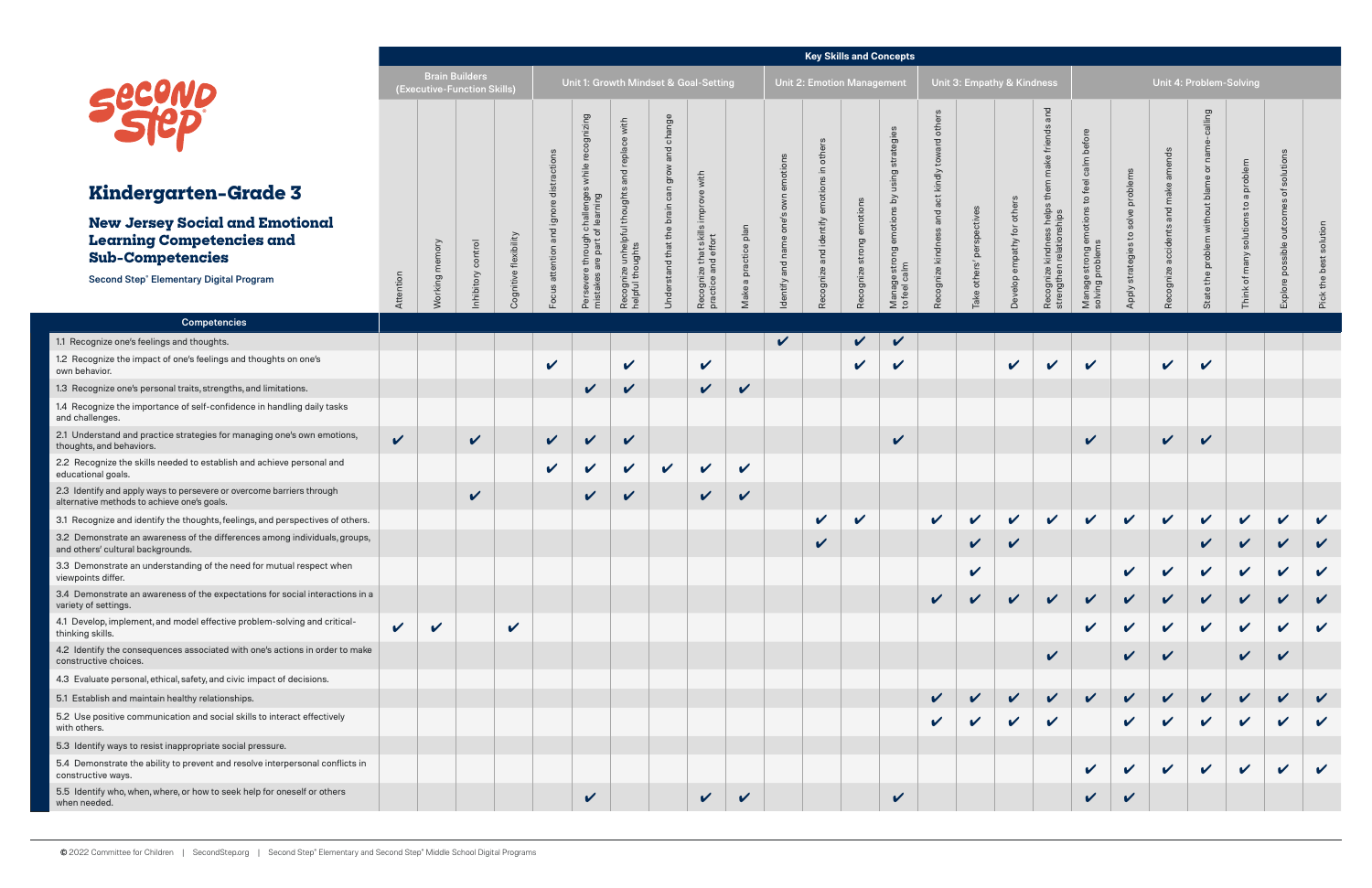|                                                                                                                      |              |                                                      |           |                       |              |                                          |                                             |                            |                                                              |                                                |                                                   | <b>Key Skills and Concepts</b>                 |                                                                                                                                                                                                                                |                                    |                                          |                                                               |                                           |                                      |                                                              |                                             |                                                           |                                                               |                                                                                           |
|----------------------------------------------------------------------------------------------------------------------|--------------|------------------------------------------------------|-----------|-----------------------|--------------|------------------------------------------|---------------------------------------------|----------------------------|--------------------------------------------------------------|------------------------------------------------|---------------------------------------------------|------------------------------------------------|--------------------------------------------------------------------------------------------------------------------------------------------------------------------------------------------------------------------------------|------------------------------------|------------------------------------------|---------------------------------------------------------------|-------------------------------------------|--------------------------------------|--------------------------------------------------------------|---------------------------------------------|-----------------------------------------------------------|---------------------------------------------------------------|-------------------------------------------------------------------------------------------|
|                                                                                                                      |              | <b>Brain Builders</b><br>(Executive-Function Skills) |           |                       |              | Unit 1: Growth Mindset<br>& Goal-Setting |                                             |                            |                                                              |                                                | <b>Unit 2: Emotion Management</b>                 |                                                |                                                                                                                                                                                                                                |                                    | Unit 3: Empathy & Kindness               |                                                               |                                           |                                      |                                                              | Unit 4: Problem-Solving                     |                                                           |                                                               |                                                                                           |
|                                                                                                                      |              |                                                      |           |                       |              |                                          |                                             |                            | $\mathtt{S}$<br>$\overline{\sigma}$<br>$\overline{B}$<br>۲Ŧ. | $\mathbf C$<br>.≌<br>otions                    |                                                   | recurring                                      | ৳<br>its<br>poir<br>different                                                                                                                                                                                                  | taking<br>perspeo<br>others        | mpathize<br>$\circ$<br>$\omega$<br>tegle | their<br>ake<br>Ε<br>$\overline{c}$<br>$\omega$               | before<br>calm                            | oneself<br>of speaking up for        |                                                              | into<br>view<br>đ<br>all points             | $\sigma$<br>s of solutions to a<br>of view                | could<br>and<br>respectful,                                   | ldentify when, where, and with whom they think it<br>would be best to work on the problem |
| <b>Grades 4-5</b>                                                                                                    |              |                                                      |           |                       |              |                                          |                                             | goals                      |                                                              |                                                | strategy                                          | age                                            | have                                                                                                                                                                                                                           | and<br>with                        |                                          |                                                               | being                                     |                                      |                                                              |                                             |                                                           |                                                               |                                                                                           |
| <b>New Jersey Social and Emotional</b><br><b>Learning Competencies and</b><br><b>Sub-Competencies</b>                |              |                                                      | control   | Cognitive flexibility |              | plans                                    | $\overline{\sigma}$<br>tow<br>SS<br>progres | Reflect to inform future   | Recognize that strong<br>think clearly                       | Recognize that regulating<br>to make decisions | as<br>$ \mathbf{e}$<br>reappraisal<br>ion-manager | Apply planning ahead to mar<br>strong emotions | : people can h<br>same thing                                                                                                                                                                                                   | t empathy a<br>get along v<br>that | g<br>Apply perspective<br>with others    | Apply perspective-taking strategi<br>community a better place | $\overline{\sigma}$<br>importance<br>puin | importance c<br>ng a problem         | State the problem without blaming and from<br>points of view | Generate solutions to take<br>consideration | Evaluate possible outcomes<br>problem based on all points | safe,<br>that is<br>Pick a solution that<br>work for everyone |                                                                                           |
| <b>Second Step® Elementary Digital Program</b>                                                                       | Attention    | Working                                              | nhibitory |                       | Set goals    | Make                                     | Monitor                                     |                            |                                                              |                                                | Apply<br>emotio                                   |                                                | Recognize that postering the series of the series of the series of the series of the series of the series of the series of the series of the series of the series of the series of the series of the series of the series of t | Recognize that<br>can help them g  |                                          |                                                               | Explain the in<br>problem-solv            | Explain the impo<br>when solving a p |                                                              |                                             |                                                           |                                                               |                                                                                           |
| <b>Competencies</b>                                                                                                  |              |                                                      |           |                       |              |                                          |                                             |                            |                                                              |                                                |                                                   |                                                |                                                                                                                                                                                                                                |                                    |                                          |                                                               |                                           |                                      |                                                              |                                             |                                                           |                                                               |                                                                                           |
| 1.1 Recognize one's feelings and thoughts.                                                                           |              |                                                      |           |                       |              |                                          |                                             |                            | V                                                            | ✔                                              | V                                                 | $\boldsymbol{\mathcal{U}}$                     |                                                                                                                                                                                                                                |                                    |                                          |                                                               | ✓                                         |                                      |                                                              |                                             |                                                           |                                                               |                                                                                           |
| 1.2 Recognize the impact of one's feelings and thoughts on one's<br>own behavior.                                    |              |                                                      |           |                       |              |                                          |                                             | $\checkmark$               | $\boldsymbol{\nu}$                                           | $\boldsymbol{\nu}$                             | $\checkmark$                                      | $\boldsymbol{\mathcal{U}}$                     |                                                                                                                                                                                                                                | $\checkmark$                       | $\checkmark$                             | $\checkmark$                                                  | $\boldsymbol{\mathcal{U}}$                | $\checkmark$                         | $\checkmark$                                                 |                                             |                                                           |                                                               |                                                                                           |
| 1.3 Recognize one's personal traits, strengths, and limitations.                                                     |              |                                                      |           |                       | $\checkmark$ | $\checkmark$                             | $\checkmark$                                | $\checkmark$               |                                                              |                                                |                                                   |                                                |                                                                                                                                                                                                                                |                                    |                                          |                                                               |                                           |                                      |                                                              |                                             |                                                           |                                                               |                                                                                           |
| 1.4 Recognize the importance of self-confidence in handling daily tasks<br>and challenges.                           |              |                                                      |           |                       |              |                                          |                                             |                            |                                                              |                                                |                                                   |                                                |                                                                                                                                                                                                                                |                                    |                                          |                                                               |                                           |                                      |                                                              |                                             |                                                           |                                                               |                                                                                           |
| 2.1 Understand and practice strategies for managing one's own emotions,<br>thoughts, and behaviors.                  | $\checkmark$ |                                                      |           |                       |              |                                          |                                             |                            | $\checkmark$                                                 | $\mathbf{v}$                                   | $\checkmark$                                      | $\checkmark$                                   |                                                                                                                                                                                                                                |                                    |                                          |                                                               | $\checkmark$                              |                                      | V                                                            |                                             |                                                           |                                                               |                                                                                           |
| 2.2 Recognize the skills needed to establish and achieve personal and<br>educational goals.                          |              |                                                      |           |                       | $\mathbf v$  | $\mathbf v$                              | $\checkmark$                                | $\mathbf v$                |                                                              |                                                |                                                   |                                                |                                                                                                                                                                                                                                |                                    |                                          |                                                               |                                           |                                      |                                                              |                                             |                                                           |                                                               |                                                                                           |
| 2.3 Identify and apply ways to persevere or overcome barriers through<br>alternative methods to achieve one's goals. |              |                                                      |           |                       |              | $\checkmark$                             | $\checkmark$                                | $\checkmark$               |                                                              |                                                |                                                   |                                                |                                                                                                                                                                                                                                |                                    |                                          |                                                               |                                           |                                      |                                                              |                                             |                                                           |                                                               |                                                                                           |
| 3.1 Recognize and identify the thoughts, feelings, and perspectives of others.                                       |              |                                                      |           |                       |              |                                          |                                             |                            | $\checkmark$                                                 | $\boldsymbol{\mathcal{U}}$                     | $\checkmark$                                      | $\checkmark$                                   | $\boldsymbol{\mathcal{U}}$                                                                                                                                                                                                     | $\checkmark$                       | $\checkmark$                             | $\mathbf v$                                                   | $\mathbf v$                               | $\checkmark$                         | $\checkmark$                                                 | $\boldsymbol{\mathcal{U}}$                  | $\checkmark$                                              | $\checkmark$                                                  | $\mathbf v$                                                                               |
| 3.2 Demonstrate an awareness of the differences among individuals, groups,<br>and others' cultural backgrounds.      |              |                                                      |           |                       |              |                                          |                                             |                            |                                                              |                                                |                                                   |                                                | V                                                                                                                                                                                                                              |                                    | $\checkmark$                             | V                                                             |                                           |                                      | V                                                            | $\checkmark$                                | V                                                         | V                                                             |                                                                                           |
| 3.3 Demonstrate an understanding of the need for mutual respect when<br>viewpoints differ.                           |              |                                                      |           |                       |              |                                          |                                             |                            |                                                              |                                                |                                                   |                                                | $\checkmark$                                                                                                                                                                                                                   | V                                  | $\checkmark$                             | $\boldsymbol{\mathcal{U}}$                                    |                                           |                                      | V                                                            | V                                           | V                                                         | V                                                             |                                                                                           |
| 3.4 Demonstrate an awareness of the expectations for social interactions in a<br>variety of settings.                |              |                                                      |           |                       |              |                                          |                                             |                            |                                                              |                                                |                                                   |                                                | $\checkmark$                                                                                                                                                                                                                   | $\checkmark$                       | $\checkmark$                             | $\checkmark$                                                  | $\checkmark$                              | $\boldsymbol{\mathcal{U}}$           | V                                                            | $\checkmark$                                | $\checkmark$                                              | V                                                             | $\checkmark$                                                                              |
| 4.1 Develop, implement, and model effective problem-solving and critical-<br>thinking skills.                        | V            | $\checkmark$                                         |           | $\checkmark$          |              | $\checkmark$                             | $\checkmark$                                | V                          |                                                              |                                                | $\checkmark$                                      | V                                              |                                                                                                                                                                                                                                |                                    | V                                        | V                                                             | $\boldsymbol{\mathcal{U}}$                | $\checkmark$                         | V                                                            | $\checkmark$                                | $\boldsymbol{\mathcal{U}}$                                | $\checkmark$                                                  | $\checkmark$                                                                              |
| 4.2 Identify the consequences associated with one's actions in order to make<br>constructive choices.                |              |                                                      |           |                       |              |                                          |                                             | V                          |                                                              | $\mathbf v$                                    |                                                   | $\checkmark$                                   |                                                                                                                                                                                                                                | $\checkmark$                       | $\checkmark$                             | V                                                             |                                           |                                      |                                                              | V                                           | $\checkmark$                                              | V                                                             | V                                                                                         |
| 4.3 Evaluate personal, ethical, safety, and civic impact of decisions.                                               |              |                                                      |           |                       |              |                                          |                                             |                            |                                                              |                                                |                                                   |                                                |                                                                                                                                                                                                                                | V                                  | $\mathbf v$                              | $\checkmark$                                                  |                                           | V                                    |                                                              | $\checkmark$                                | $\checkmark$                                              | $\checkmark$                                                  |                                                                                           |
| 5.1 Establish and maintain healthy relationships.                                                                    |              |                                                      |           |                       |              |                                          |                                             |                            |                                                              |                                                |                                                   |                                                | V                                                                                                                                                                                                                              |                                    |                                          | V                                                             |                                           |                                      |                                                              | V                                           |                                                           | V                                                             |                                                                                           |
| 5.2 Use positive communication and social skills to interact effectively<br>with others.                             |              | $\mathbf v$                                          |           |                       |              |                                          |                                             |                            |                                                              |                                                |                                                   |                                                | V                                                                                                                                                                                                                              | V                                  | V                                        | V                                                             |                                           | V                                    |                                                              | $\checkmark$                                | $\checkmark$                                              | V                                                             |                                                                                           |
| 5.3 Identify ways to resist inappropriate social pressure.                                                           |              |                                                      |           |                       |              |                                          |                                             |                            |                                                              |                                                |                                                   |                                                |                                                                                                                                                                                                                                |                                    |                                          |                                                               |                                           |                                      |                                                              |                                             | $\checkmark$                                              |                                                               |                                                                                           |
| 5.4 Demonstrate the ability to prevent and resolve interpersonal conflicts in<br>constructive ways.                  |              |                                                      |           |                       |              |                                          |                                             |                            |                                                              |                                                |                                                   |                                                |                                                                                                                                                                                                                                |                                    |                                          |                                                               |                                           | V                                    | V                                                            | $\checkmark$                                | $\checkmark$                                              | $\checkmark$                                                  | $\boldsymbol{\mathcal{U}}$                                                                |
| 5.5 Identify who, when, where, or how to seek help for oneself or others<br>when needed.                             |              |                                                      |           |                       |              | $\checkmark$                             | $\checkmark$                                | $\boldsymbol{\mathcal{U}}$ |                                                              |                                                |                                                   |                                                |                                                                                                                                                                                                                                |                                    |                                          |                                                               |                                           |                                      |                                                              |                                             |                                                           |                                                               | $\checkmark$                                                                              |